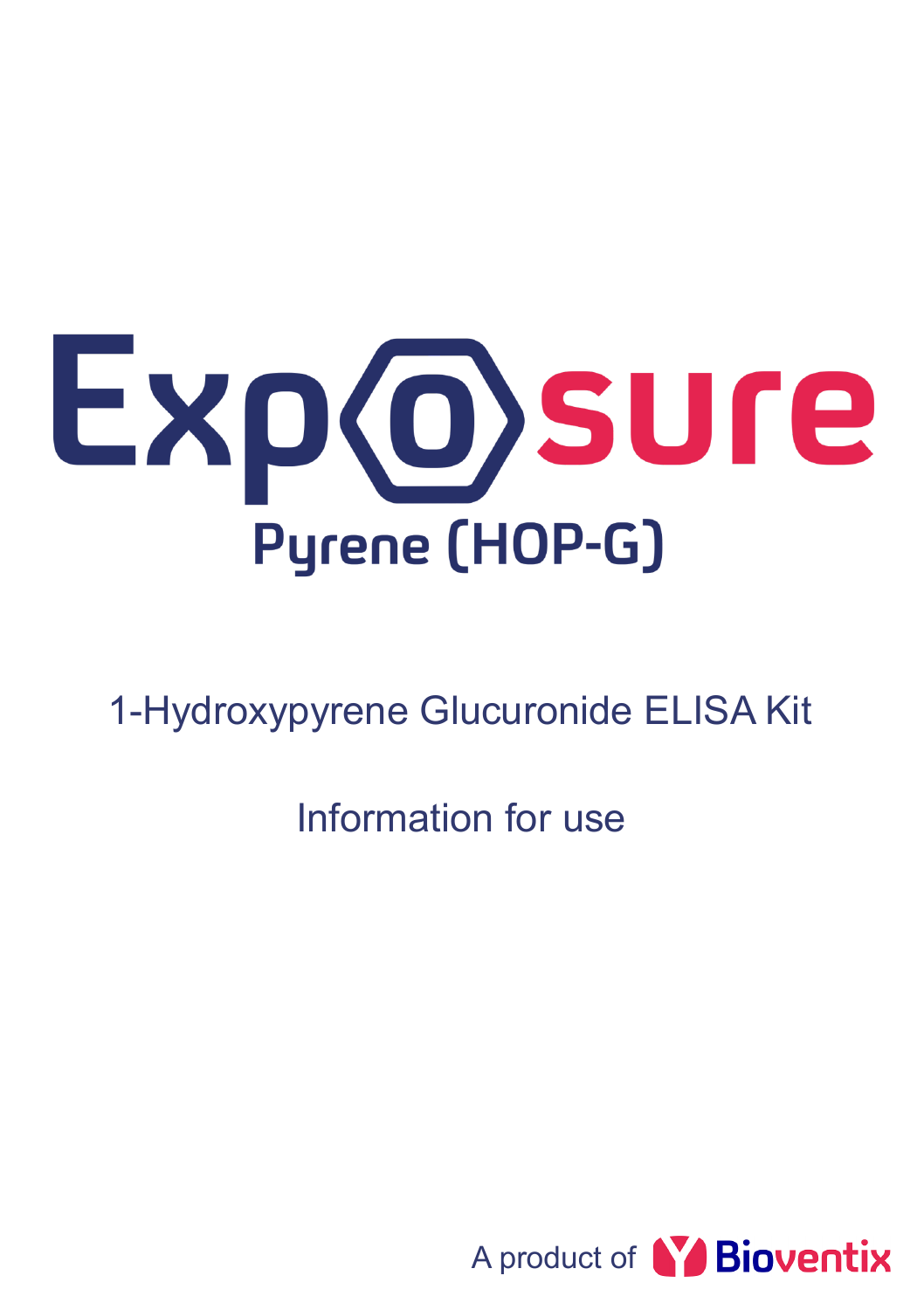# **Description:**

Enzyme-linked immunosorbent assay kit for the detection of 1-hydroxypyrene glucuronide (HOP-G) in urine samples. Sufficient for 40 samples run in duplicate.

Pyrene is a polycyclic aromatic hydrocarbon (PAH) commonly formed during the incomplete combustion of organic matter. When pyrene enters the body it is metabolised to form 1-hydroxypyrene (1-HOP) and subsequently HOP-G for urinary secretion. HOP-G is therefore an important biomarker for human exposure to airborne PAH pollutants.

Note: Any samples reading higher than the standard curve can be repeated with further dilution in a second assay.



## **Assay Principal:**

A primary antibody to HOP-G is immobilized to the surface of the microplate wells. Urine samples containing HOP-G are incubated with the immobilised primary antibody. A second antibody with specificity to the immobilised antibody-HOP-G complex is then added, this second antibody is conjugated to an enzyme. Substrate addition initiates an enzyme reaction and a colour change, the colour change is then quantified.



Bioventix plc info@bioventix.com Farnham, Surrey, GU9 7SX, UK

For Research Use Only. Not for use in diagnostic procedures.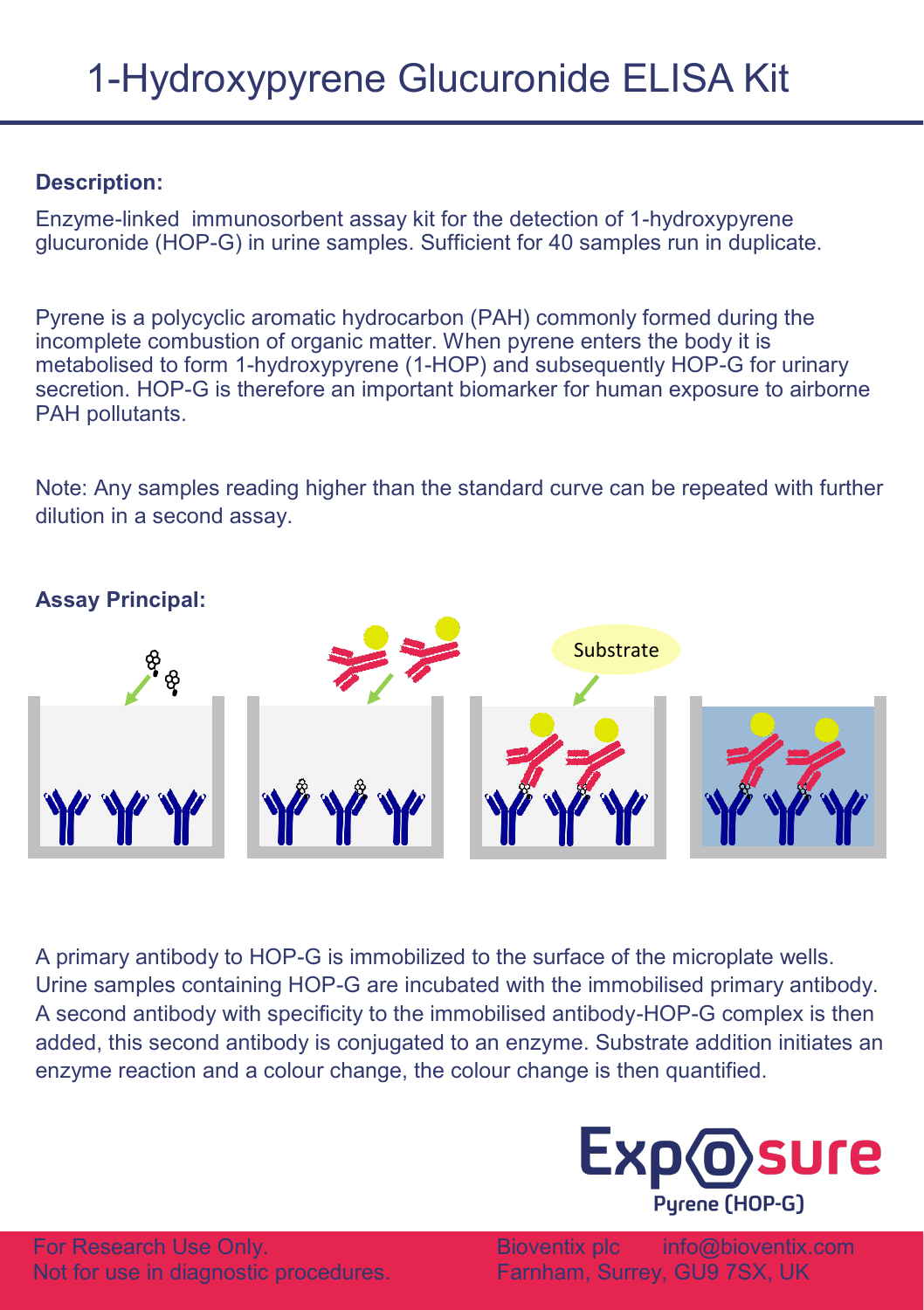# **Kit Contents:**

- Pre-coated and blocked immunosorbent 96-well plate (x1)
- HOP-G positive control (1.5 mL at 2000 pg/mL)
- Diluent Buffer (13 mL)
- Conjugate solution (13 mL)
- Substrate solution (13 mL)
- Stop solution (13 mL)
- 10 x Wash buffer concentrate (55 mL)

**Storage Conditions:** Store kit reagents between 2°C and 8°C. Immediately after use remaining reagents should be returned to cold storage (2°C to 8°C).

# **Materials required but not provided:**

- Adjustable single channel pipettes and disposable tips
- Adjustable multichannel pipettes and disposable tips
- Microplate reader capable of reading at 450 nm
- Multichannel pipette reservoir
- Deionised water

## **Sample Requirements:**

- Urine samples should be centrifuged for 1 min at 17xG before dilution to remove precipitates
- Urines samples for long term storage should be kept at  $-80^{\circ}$ C
- $\bullet$  Urine samples can be stored short term at 2-8 $^{\circ}$ C with the addition of preservative, e.g. Proclin



Bioventix plc info@bioventix.com Farnham, Surrey, GU9 7SX, UK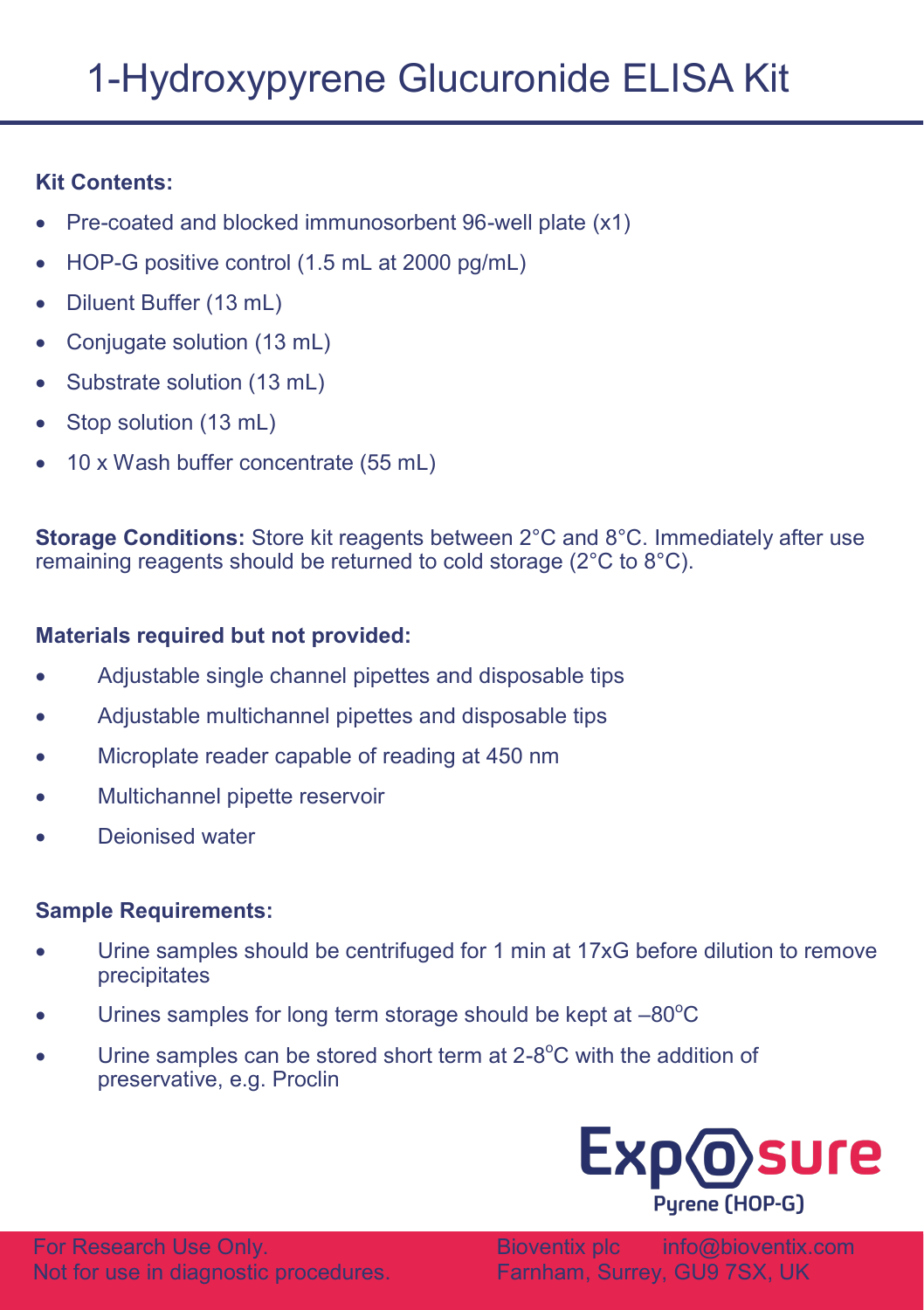#### **Preparation of reagents:**

Prepare 1 x wash buffer solution using 10 x wash buffer concentrate and deionised water. Note: Warm 10 x concentrate to room temperature to fully dissolve precipitated salt before diluting.

Prepare HOP-G standard curve following the table below.

| <b>Vial</b> |             | Volume of Diluent Volume and Source of HOP-G Final HOP-G concentration |              |
|-------------|-------------|------------------------------------------------------------------------|--------------|
|             |             |                                                                        |              |
| A           | $250 \mu L$ | 250 µL from HOP-G stock                                                | 1000 pg/mL   |
| B           | $215 \mu L$ | 187 µL from vial A                                                     | 464 pg/mL    |
| C           | $215 \mu L$ | 187 µL from vial B                                                     | $215$ pg/mL  |
| D           | $215 \mu L$ | 187 µL from vial C                                                     | $100$ pg/mL  |
| Е           | $215 \mu L$ | 187 µL from vial D                                                     | 46.4 pg/mL   |
| F           | $215$ µL    | 187 µL from vial E                                                     | $21.5$ pg/mL |
| G           | $215$ µL    | 187 µL from vial F                                                     | 10 $pg/mL$   |
| Н           | $215$ µL    | 0                                                                      | $0$ pg/mL    |

## **Assay Protocol:**

- 1. Dilute samples as suggested in the 'Recommended dilutions' section.
- 2. Apply 100µL/well in duplicate the pre-prepared HOP-G standard curve from vials A-H to rows A-H in columns 1 and 2.
- 3. Apply samples, 100µL/well in duplicate. Incubate for 1 hour at room temperature.
- 4. Wash the plate 3 times, 300 µL/well, with 1 x Wash Buffer.
- 5. Apply Conjugate Solution, 100µL/well. Incubate for 1 hour at room temperature.
- 6. Wash the plate 9 times, 300 µL/well, with Wash Buffer.
- 7. Apply Substrate, 100µL/well. Incubate for 1 hour at RT.
- 8. Apply Stop Solution, 100µL/well.
- 9. Read plate/s at 450nM.

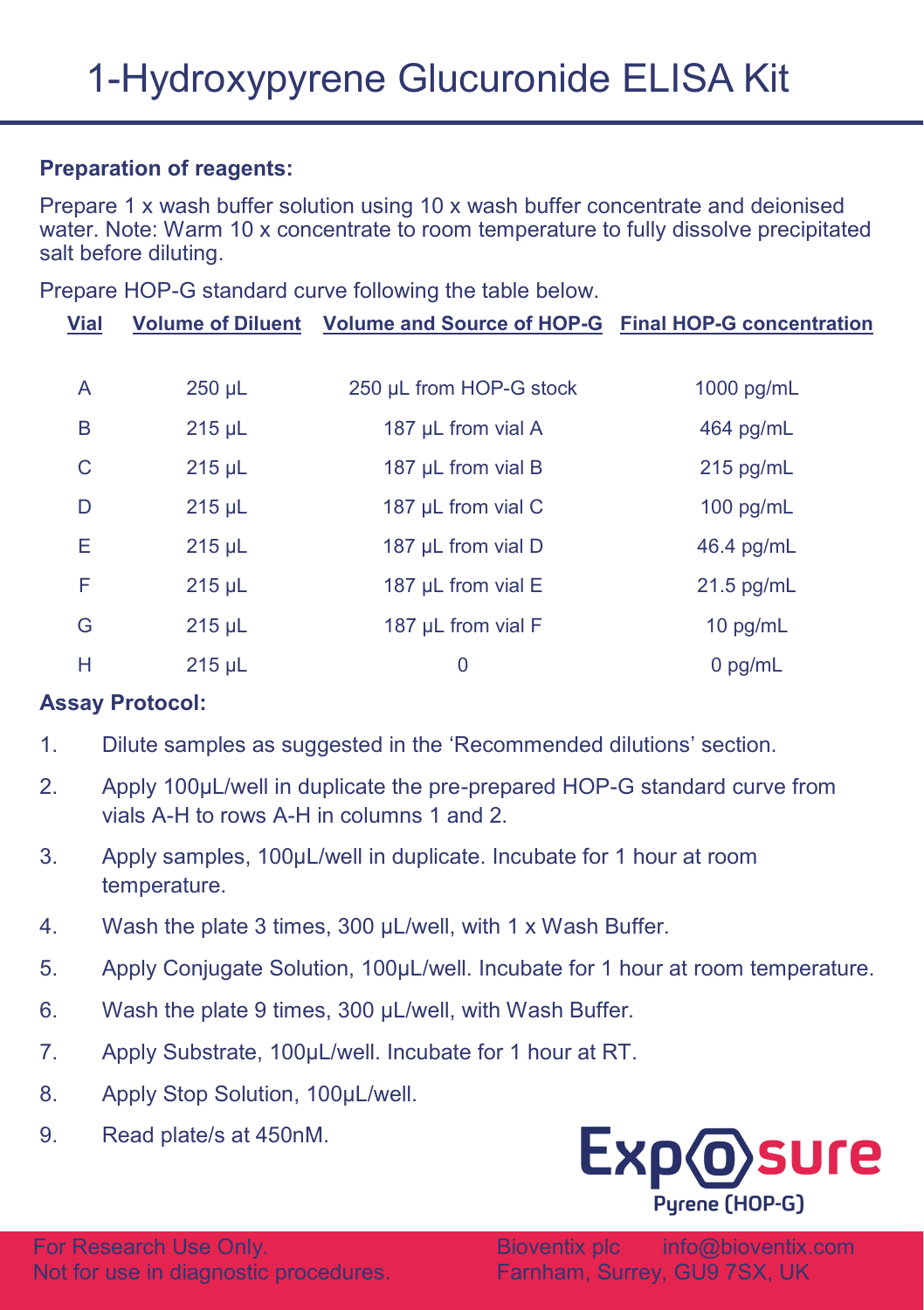#### **Recommended dilutions and expected readings:**

The accurate measuring range of the assay is between 22 and 220 pg/mL, use the following table to determine the appropriate dilutions for the type of samples being tested:

| <b>Sample Type</b>         | <b>Expected [HOP-G]</b> | <b>Recommended Dilution</b>           |  |  |  |
|----------------------------|-------------------------|---------------------------------------|--|--|--|
| Non-Smoker,                | $<$ 500 pg/mL           | $1$ in $3$                            |  |  |  |
| Not occupationally exposed |                         | (1 part sample plus 2 parts diluent)  |  |  |  |
| Smoker,                    | $500 - 1500$ pg/mL      | $1$ in $10$                           |  |  |  |
| Not occupationally exposed |                         | (1 part sample plus 9 parts diluent)  |  |  |  |
| Occupationally Exposed     | $>1500$ pg/mL           | 1 in 30                               |  |  |  |
|                            |                         | (1 part sample plus 29 parts diluent) |  |  |  |

#### **Using the Result Template:**

If you will be using the provided Microsoft Excel Result Template, the following plate layout should be adhered to.

| А  | 1000 | 1000         | Sample 1 |  |  |  |  | Sample 1 Sample 2 Sample 2 Sample 3 Sample 3 Sample 4 Sample 4 Sample 5 Sample 5                    |
|----|------|--------------|----------|--|--|--|--|-----------------------------------------------------------------------------------------------------|
| в  | 464  | 464          |          |  |  |  |  | Sample 6 Sample 6 Sample 7 Sample 7 Sample 8 Sample 8 Sample 9 Sample 9 Sample 10 Sample 10         |
| C. | 215  | 215          |          |  |  |  |  | Sample 11 Sample 11 Sample 12 Sample 12 Sample 13 Sample 13 Sample 14 Sample 14 Sample 15 Sample 15 |
| D  | 100  | 100          |          |  |  |  |  | Sample 16 Sample 16 Sample 17 Sample 17 Sample 18 Sample 18 Sample 19 Sample 19 Sample 20 Sample 20 |
| Е  | 46   | 46           |          |  |  |  |  | Sample 21 Sample 21 Sample 22 Sample 22 Sample 23 Sample 23 Sample 24 Sample 24 Sample 25 Sample 25 |
|    | 22   | 22           |          |  |  |  |  | Sample 26 Sample 26 Sample 27 Sample 27 Sample 28 Sample 28 Sample 29 Sample 29 Sample 30 Sample 30 |
| G  | 10   | 10           |          |  |  |  |  | Sample 31 Sample 31 Sample 32 Sample 32 Sample 33 Sample 33 Sample 34 Sample 34 Sample 35 Sample 35 |
| н  | 0    | $\mathbf{0}$ |          |  |  |  |  | Sample 36 Sample 36 Sample 37 Sample 37 Sample 38 Sample 38 Sample 39 Sample 39 Sample 40 Sample 40 |

#### Duplicate Standard

**Duplicate Samples** 

- Copy the raw plate data from your plate reader software and paste it into the Excel result template under the 'Raw Data' sheet.
- Check that the standard curves displayed in the graph are consistent and there are no anomalous points.
- Adjust the dilution factor on the 'Report' sheet as appropriate.